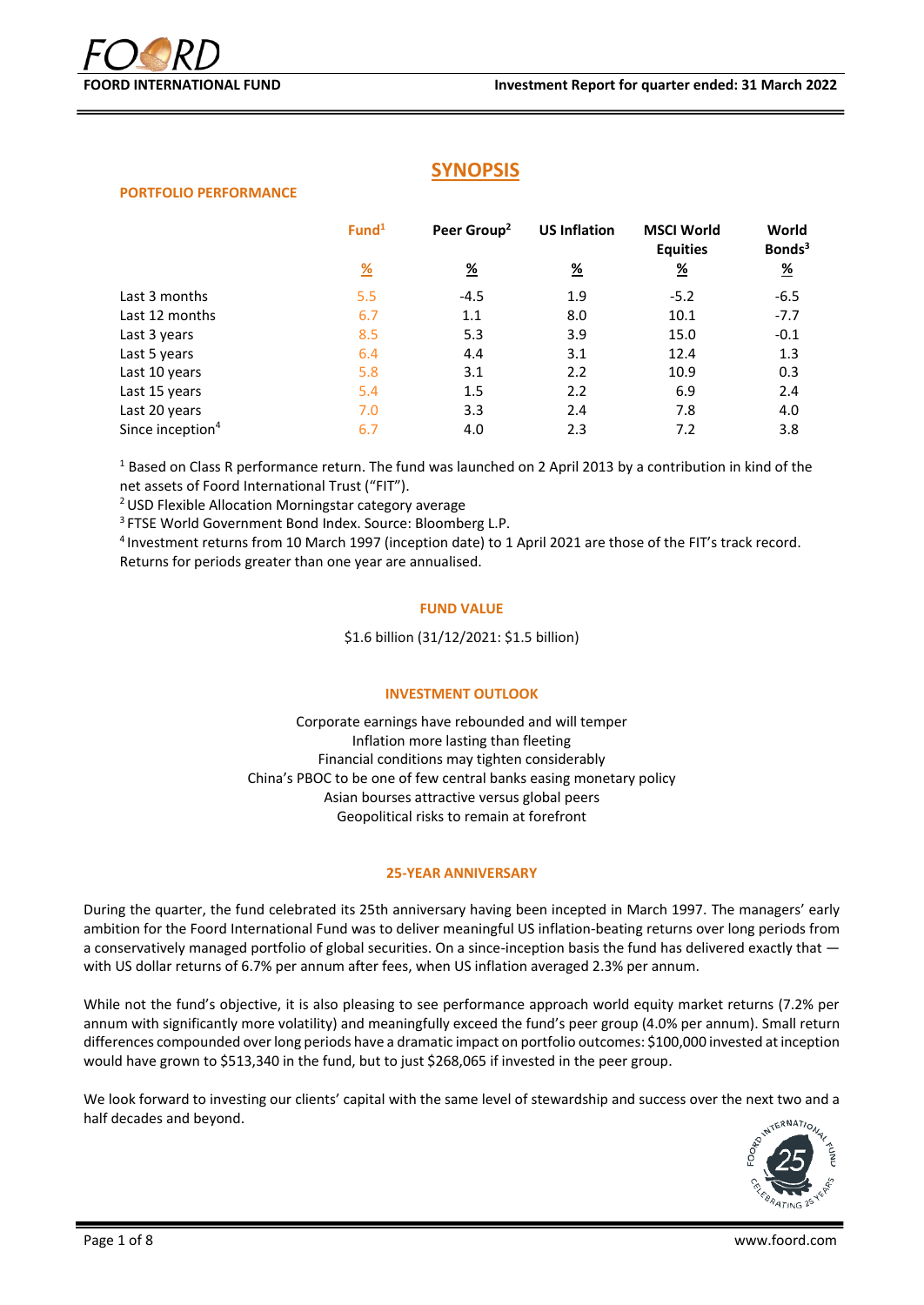

### **MARKET BACKGROUND AND OUTLOOK**

- Developed market equities (-5.2%) posted one of their more volatile quarters on record the news cycle moving from the pandemic to Russia's invasion of Ukraine and the resultant effect on already-elevated inflation, energy policy and interest rates
- US equities (-5.3%) outperformed major global bourses US markets maintained their relative safe-haven status during times of geopolitical conflict compared to markets are more impacted by the Russian invasion of Ukraine
- European equities (-7.4%) fell sharply Eurozone consumer confidence posted its second largest drop on record as survey respondents noted high and persistent inflation as well as war concerns
- Emerging markets (‐7.0%) declined led by Russia (‐100%) after Russian equities were removed from most global indices at a zero value, and Chinese (-14.2%) bourses struggled amid macro weakness and its zero-COVID policy — Brazilian equities (+35.9%) rose on the back of surging commodity prices
- Developed market bond yields, including the US 10‐year, rose sharply on rising global inflation as the US Fed increased the federal funds rate by 25bps as expected — the FOMC signalled an accelerated pace to its balance sheet wind down and further interest rate increases
- Sector rotations were considerable during the quarter, with gains led by the energy (+30.6%) and materials (+2.6%) sectors — the information technology (-10.2%), communication services (-10.5%) and consumer discretionary (- 10.6%) sectors lagged
- The US dollar strengthened against other major currencies including the euro (‐2.2%), British pound (-2.8%) and Japanese yen (‐5.1%) — investors positioned for the cessation of the prevailing accommodative US monetary policy and contemporaneous rise in interest rates (a tailwind for the US dollar)



#### **PORTFOLIO PERFORMANCE**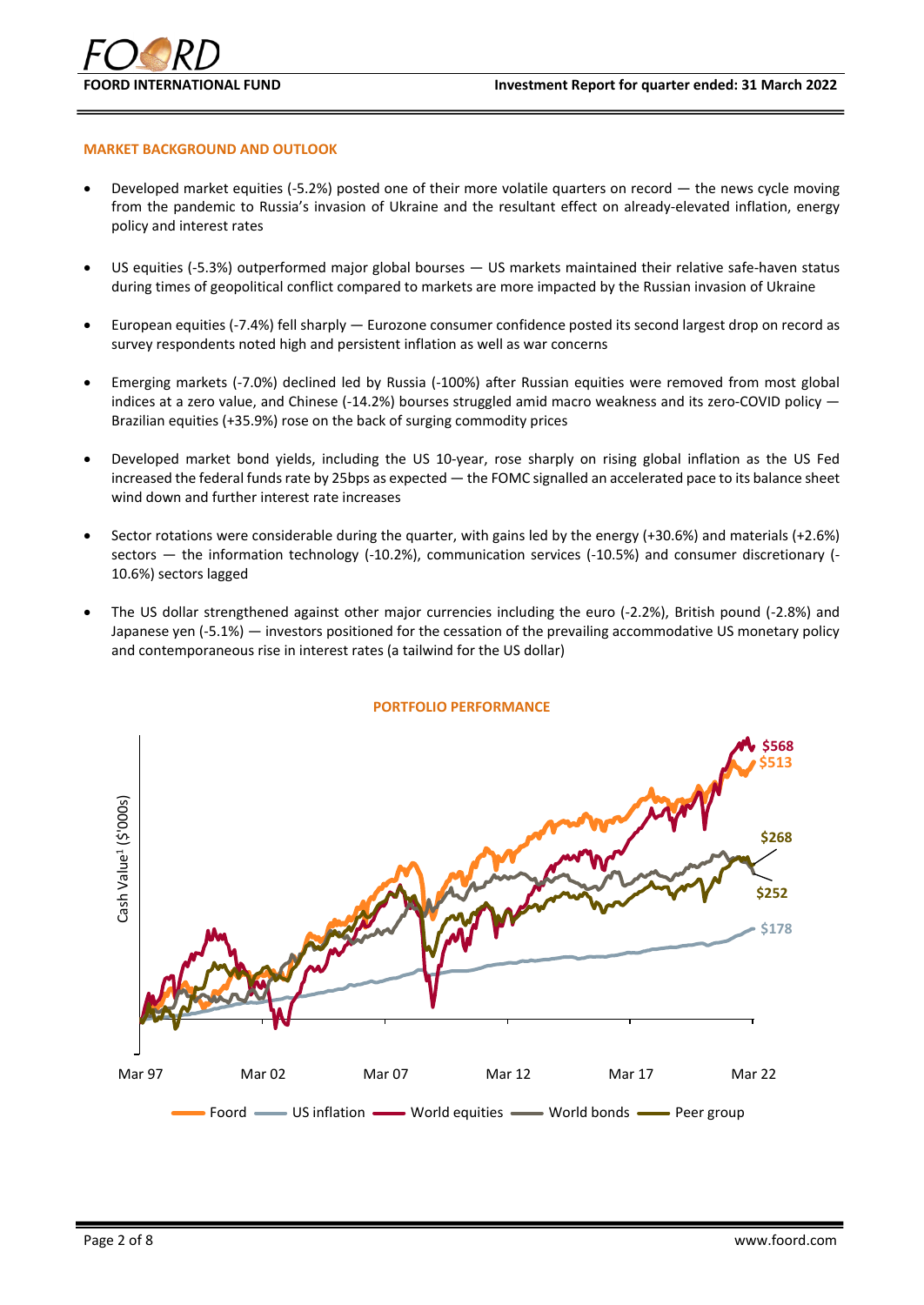

#### **MANAGER COMMENTARY**

The fund returned 5.5%, outperforming global bourses in what was a more volatile quarter than Q\$ 2021. Global equities (-5.4%) posted moves more than 8% three times during the quarter, finishing the positive momentum. In typical 'sell the rumour, buy the news fashion', markets began the year weak — with investors concerned about the steady build-up of Russian troops along the Ukrainian border, accelerating inflation and the impending lift-off of the US federal funds rate. This fear was relatively short lived, however, despite all three scenarios coming to fruition: global markets bottomed within days of Russia's invasion of Ukraine, inflation remains untamed, and Federal Reserve officials' forecasts foretell seven additional rate hikes expected this year. Outweighing all, was investor optimism for the further reopening of global economies as COVID-19 transitions from pandemic to endemic.

Contributing positively to fund performance were investments within and allocation to the materials and healthcare sectors. Key contributors within the materials sector were global leader in crop science and crop protection products FMC (+20.2%) and leading global copper miner Freeport‐McMoRan (+19.6%). Shares of global agricultural chemicals firms rose following an increase in the expected demand for agricultural fertilizers and crop protection products as a result Russia's invasion of Ukraine — Russia was previously the world's top fertilizer exporter while current economic sanctions now make sourcing product outside Russia imperative. Further, as Russia and Ukraine account for one-third of global wheat production combined, it is essential to world food supply that crops in other grain producing regions are maximized.

Within the healthcare sector, fund holding pharmaceutical and in crop science leader Bayer AG (+32.1%) contributed the most to fund returns on rising agricultural commodities prices.

Weighing on performance this quarter were fund holdings in the consumer staples sector. Key detractors within the sector included global packaged food manufacturer Nestle (-5.7%). Nestle declined as the company navigates a surge in input costs that have squeezed margins — management has begun to implement price increases thoughtfully to protect margins without materially weighing on growth.

As highlighted in prior quarters, the tightening of the Chinese regulatory environment over the past 18 months has weighed heavily on investor sentiment and therefore shares, particularly in the internet sector. Though mindful that additional regulatory changes could continue to be implemented, it appears the overhang on the sector may be beginning to abate. Following comments from Chinese Vice Premier Liu He that China would introduce "policies favourable to the market" shares of US-listed Chinese stocks surged 33%, while the Hang Seng Technology Index posted its largest ever one-day gain. Given the pummelling the sector has endured over the past 18 months, it is wise for investors not to take the Vice Premier's comments as an all clear — importantly, however, Beijing's remarks suggest recognition that market confidence is both required and delicate. Future policies, therefore, are likely to be drafted with this recognition in mind.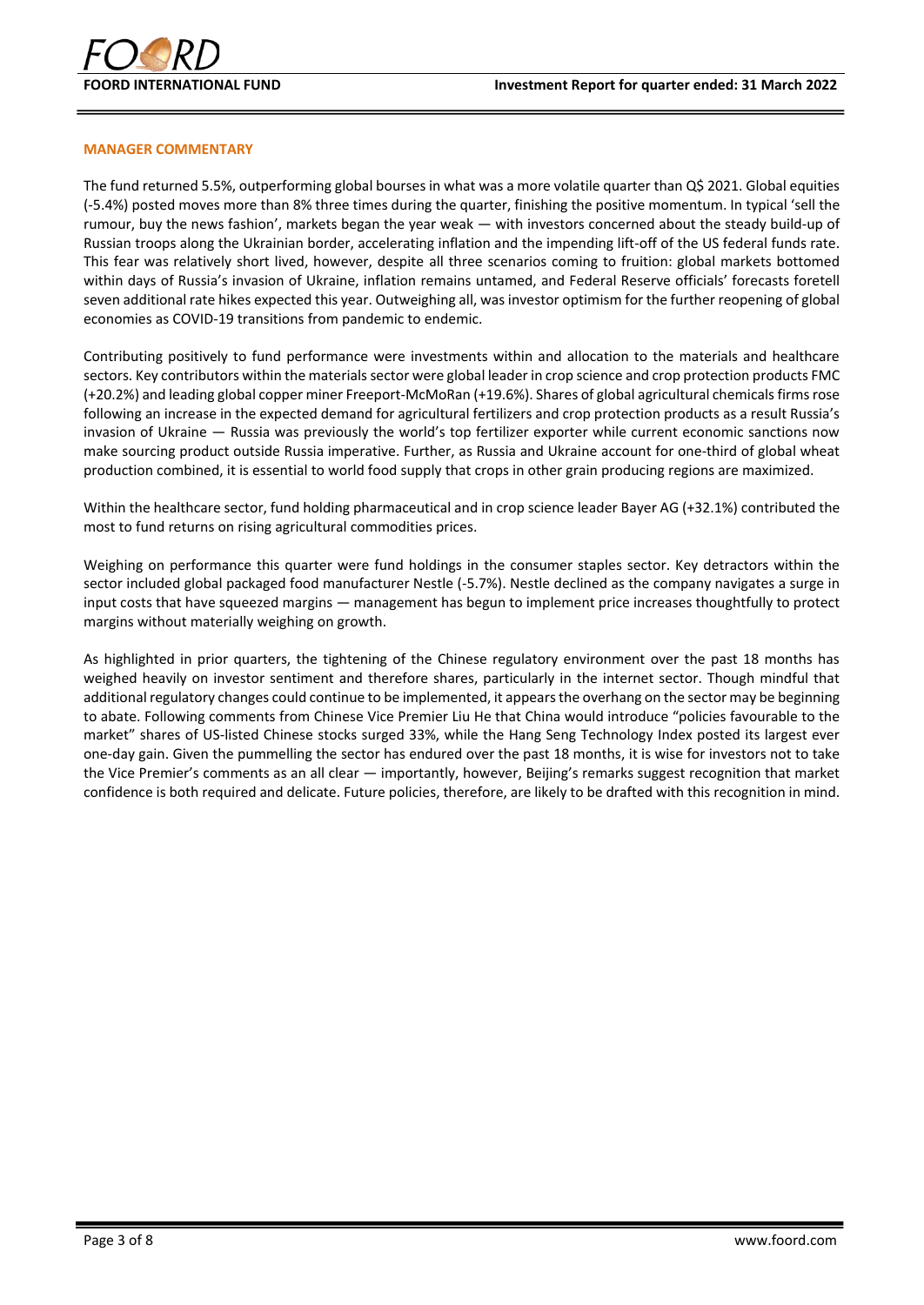

# **PORTFOLIO STRUCTURE**

# **Asset Allocation**



#### **Top 5 Equity Positions**

|                        | % of portfolio |
|------------------------|----------------|
| <b>FMC Corp</b>        | 7.2            |
| Freeport-McMoran Inc   | 5.7            |
| SSE PLC                | 5.3            |
| <b>Nestle</b>          | 5.1            |
| <b>CVS Health Corp</b> | 4.9            |



#### **Exposure Analysis Changes in composition**

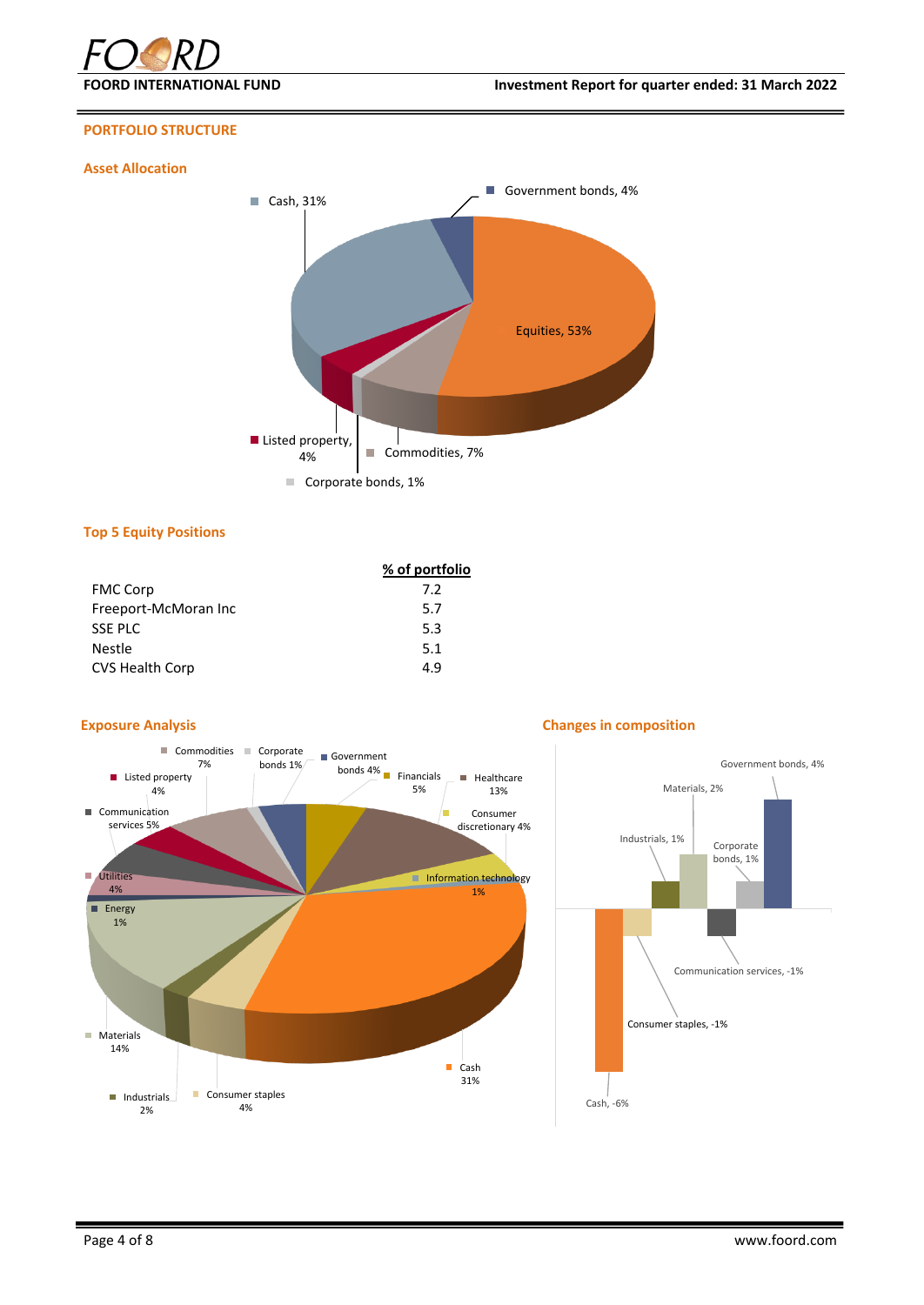

# **PORTFOLIO STRUCTURE (CONTINUED)**

# **Geographical Region Exposure Analysis Changes in composition**



**Equity Sector Weighting**

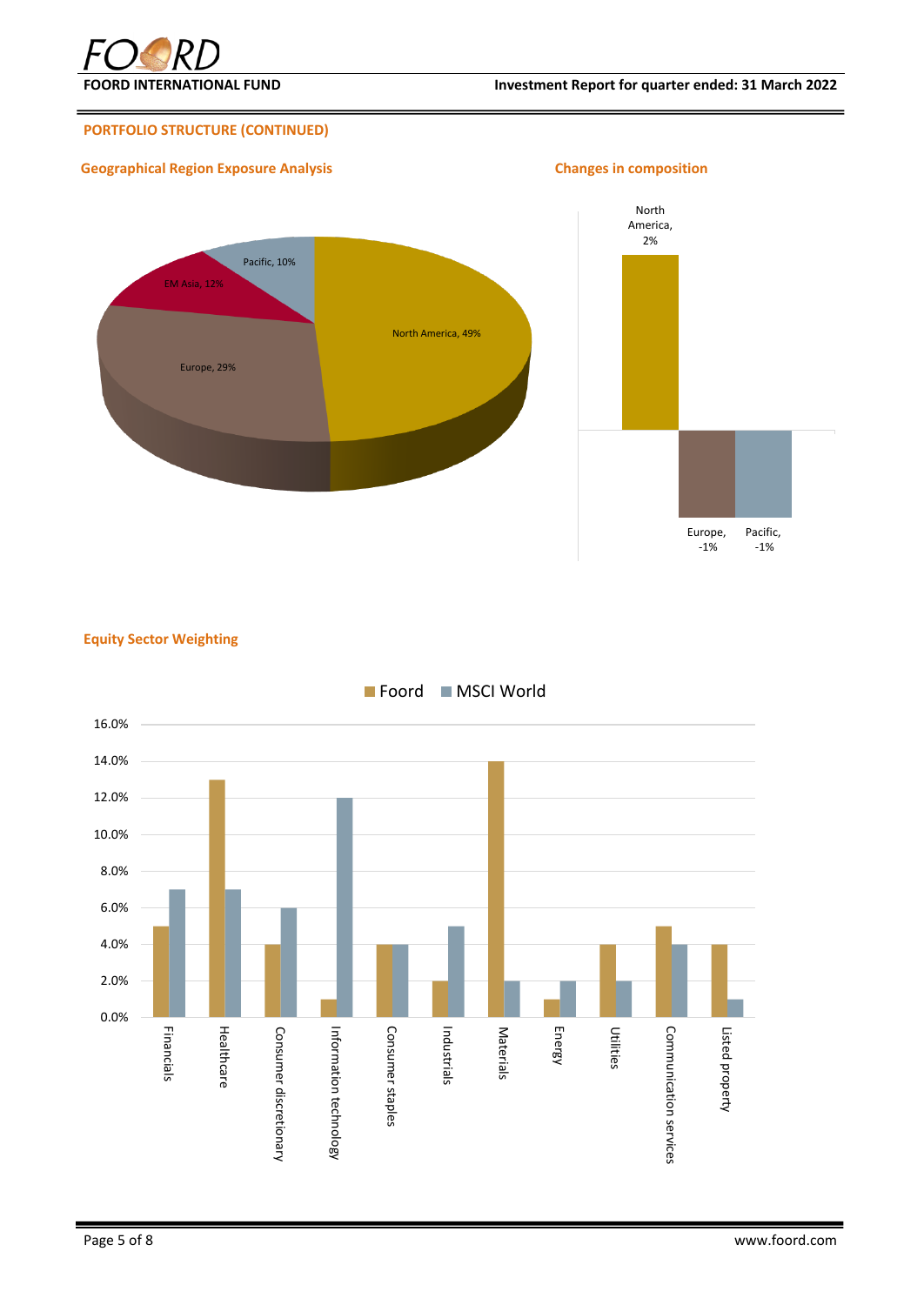

#### **FUND CONSTRUCTION**

- The materials sector is the fund's largest sector exposure with securities held across the industrial, precious metal and agricultural complexes — though the bottom-up, stock-specific thesis forms the core basis for each holding, together these securities also offer a strong hedge against inflation
- The healthcare sector is among fund's largest sector exposures structural growth provided by a backdrop of ageing global populations will drive healthcare companies' earnings which tend to exhibit relative resilience during an economic slowdown
- The fund's Chinese investments are concentrated in technology, consumer discretionary and financials sectors the structural growth of the country's middle class provides tailwinds for the fund's best-in-class holdings within these sectors
- Equities remain the most attractive asset class  $-$  but our enthusiasm and allocation is moderated by elevated valuations, geopolitical risk, and material supply chain disruptions
- The fund's cash position fell  $-$  though mindful that interest rates are unlikely to have reached their peak, the managers have begun accumulating positions in certain short duration sovereign credits and select corporate credits as yields have risen to more attractive levels

#### **VOTING RESOLUTIONS**

We apply our minds to every single resolution put to shareholders. We do not abstain unless it would be for strategic or tactical reasons.

We typically vote against any resolution that could dilute the interests of existing shareholders. Examples include placing shares under the blanket control of directors, authorising loans and financial assistance to directors, associate companies or subsidiaries and blanket authority to issue shares. On the rare occasion, we have voted in favour of such resolutions, we were able to gain the required conviction in the specifics of the strategic rationale for such activities and could gain comfort that such activities are indeed to be used to the reasons stated.

The firm also has a strong philosophy regarding management remuneration models. We believe in rewarding good managers with appropriate cash remuneration on achievement of relevant performance metrics that enhance long-term shareholder value. We are generally not in favour of share option schemes given the inherent asymmetry between risk and reward typical of such schemes.

In addition, we do not believe that existing shareholders should be diluted by the issuing of new shares to management as is the case with most option schemes. We are in favour of the alignment created between management and shareholders when management has acquired its stake in the company through open market share trading and paid for out of management's own cash earnings.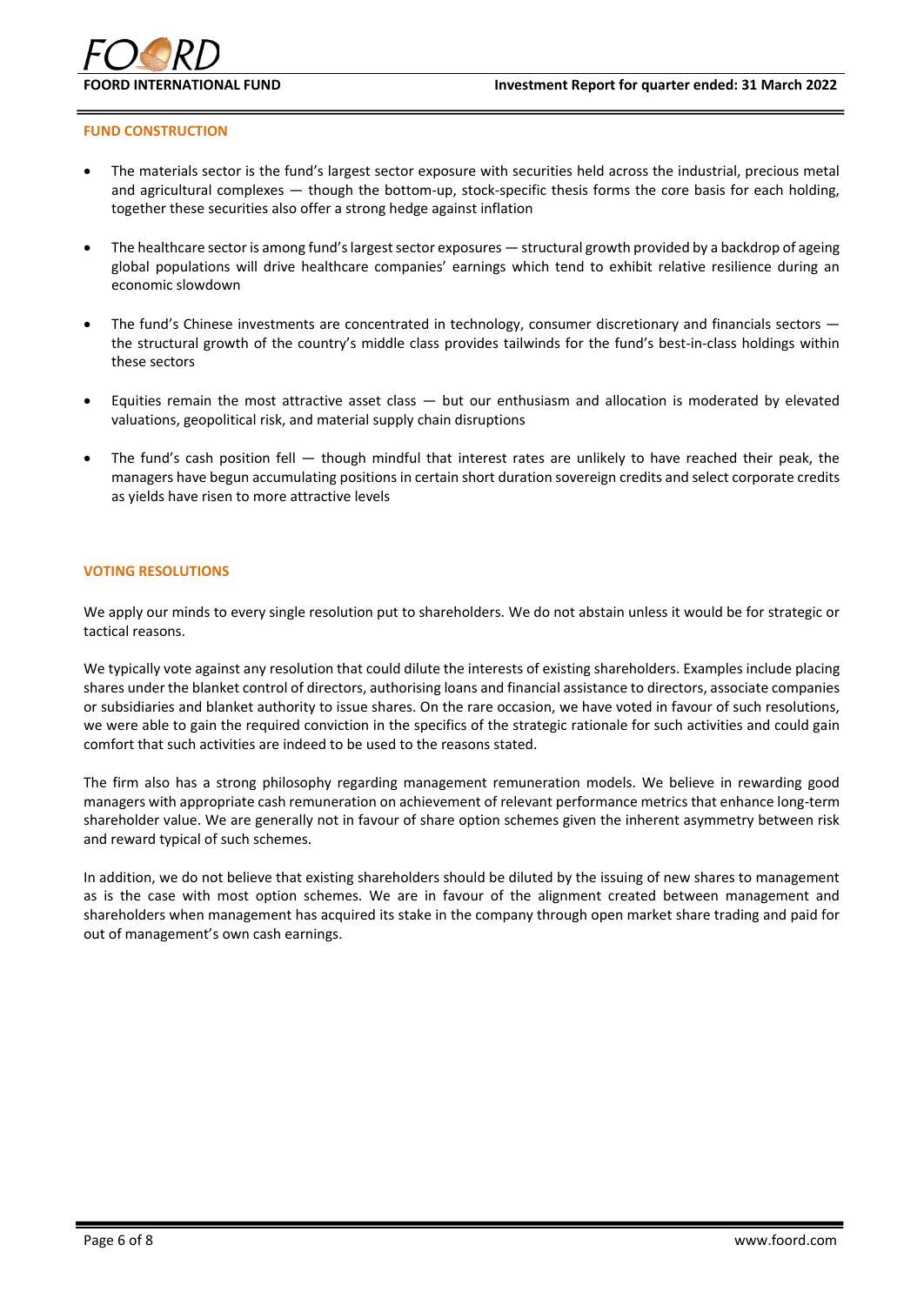

# **VOTING RESOLUTIONS (CONTINUED)**

|                                                       | <b>Total count</b> | For  | <b>Against</b> | Abstain |
|-------------------------------------------------------|--------------------|------|----------------|---------|
| Adopt financials                                      |                    | 100% | 0%             | 0%      |
| Auditor/Risk/Social/Ethics related                    |                    | 100% | 0%             | 0%      |
| Re/Elect Director or members of supervisory board     |                    | 100% | 0%             | 0%      |
| Remuneration Policy including directors' remuneration |                    | 0%   | 100%           | 0%      |

B ARCESE / D FOORD April 2022